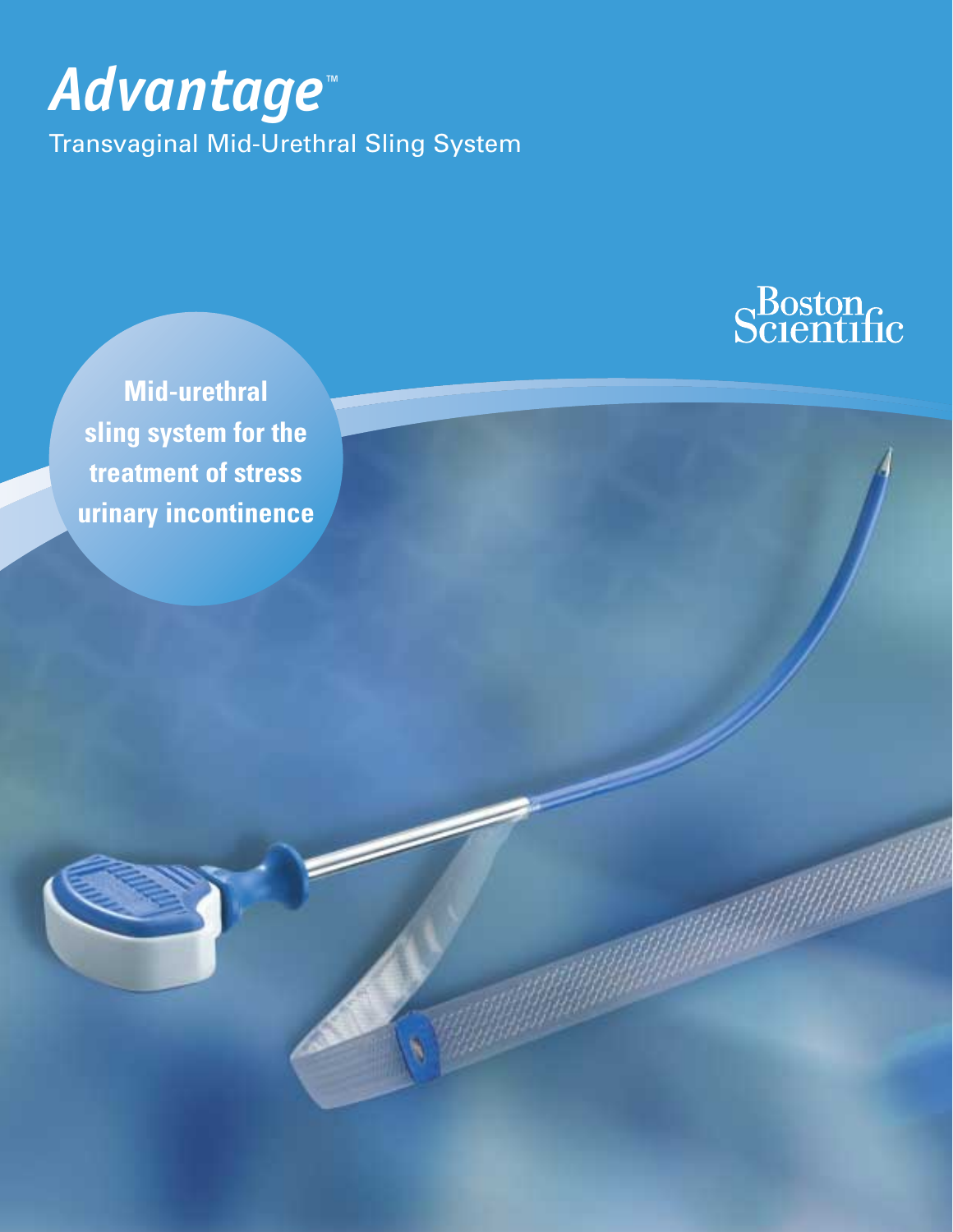# *Advantage™*

Transvaginal Mid-Urethral Sling System

The Advantage Mid-Urethral Sling System is intended to be used to place a mid-urethral sling for the treatment of stress urinary incontinence. The Advantage System is an innovative mid-urethral sling that offers several advancements in delivery and tensioning, all of which are designed to meet the demands of the physician.

# *Delivery Device*

- ➤ Non-skid grip prevents hands from slipping during intra-operative manipulation
- ► Ergonomic handle fits easily into operator's palm allowing for ambidextrous use
- ➤ Hard surface of the back rim transmits a tactile sensation from the distal tip to the operator's hand indicating contact with a solid surface like bone

# *Dilator Tube Starter*

- ➤ Extends the dilator tube 2.3cm beyond the distal tip of the needle which gives the operator sufficient room to clamp the tube
- ► Starter is specifically intended to allow the operator one hand operation of the Advantage delivery device

## *Ce n t e r i n g Ta b*

- ➤ Blue centering tab identifies the center of mesh and provides for equal distribution of mesh on each side of the urethra
- ► Allows for counter tension to be applied on only the sleeve preserving mesh integrity
- ➤ Tab is easy to grasp and manipulate while giving a secure hold on the sleeve

# *Mesh Assembly*

- ► Mesh is free floating in the protective sleeve
- ► Ultra-smooth bond to dilator tube allows for a seamless transition with no "lip" to catch on tissue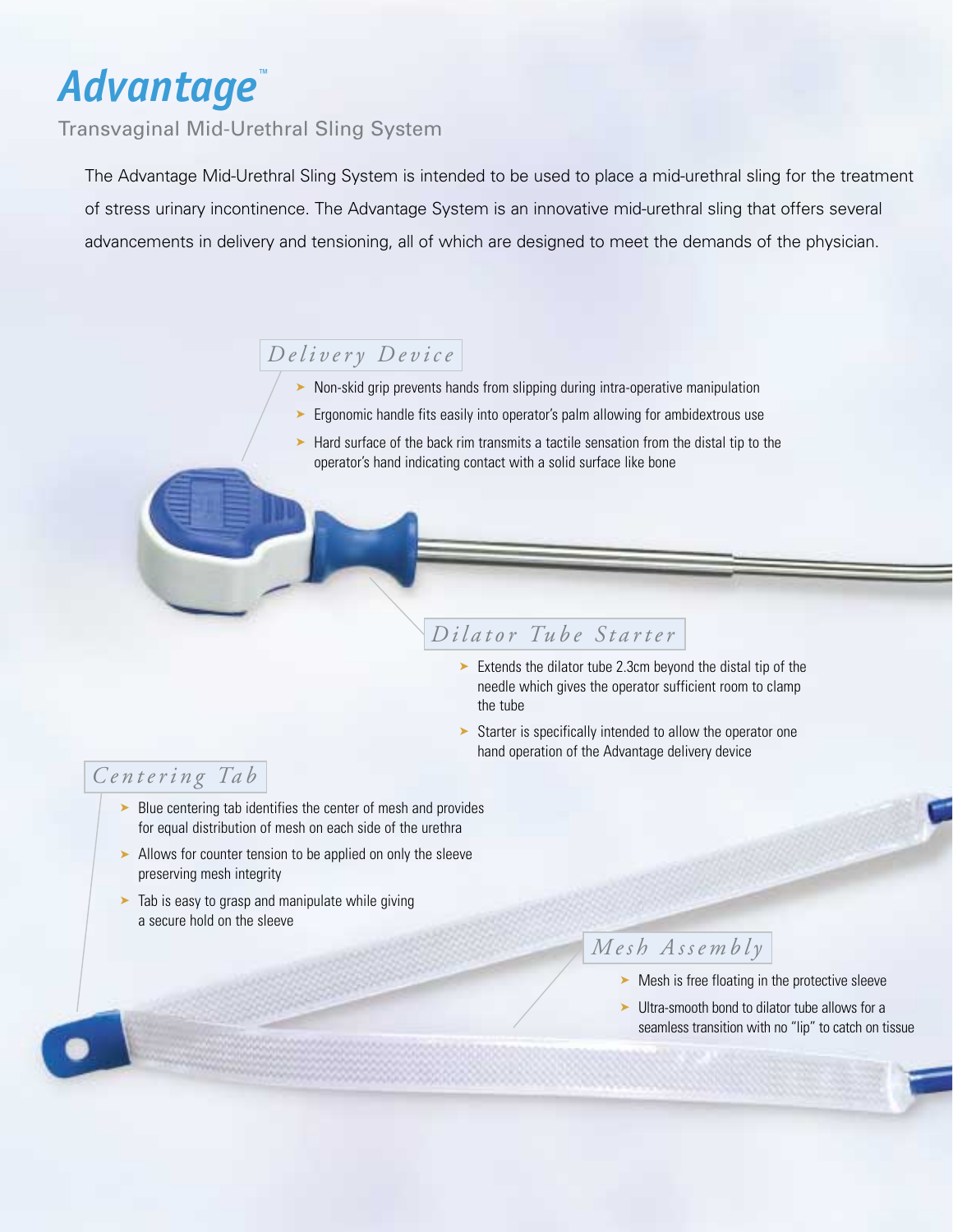## *Curved Needle Tip*

- ➤ Needle curve is fitted anatomically to fit behind the pubic bone, reducing the chance of adjacent organ injury
- ➤ Needle is 5mm in diameter
- ► Needle tip is conically ground and is designed to easily pierce through tough tissue and minimize potential for "sharps" sticks to operator of the contract of the contract of the contract of the contract of the contract of the contract of the contract of the contract of the contract of the contract of the contract of the contract of the contract of

## *Dilator Tube*

- ► Smooth tapered tip slides through tissue causing minimal disruption of tissue
- Easy slip on slip off design allows for perioperative manipulation
- ► Blue color shows up well in distorted field of vision
- ➤ Two tube system requires only one cystoscopy
- ➤ Tube configuration gives operator ability to untwist mesh in vivo should it twist during delivery

# *De-tanged Polypropylene Material*

In mechanical testing, the Advantage mesh has been shown to be the most consistent commercially available tension-free sling material. Polypropylene material has been shown to be biocompatible.



### ➤ **DESIGNED TO REDUCE IRRITATION**

The polypropylene mesh is de-tanged in the suburethral portion to potentially reduce irritation to the anterior urethral wall.

### ➤ **RESISTS DEFORMATION**

The suburethral portion of the mesh is de-tanged to resist deformation.